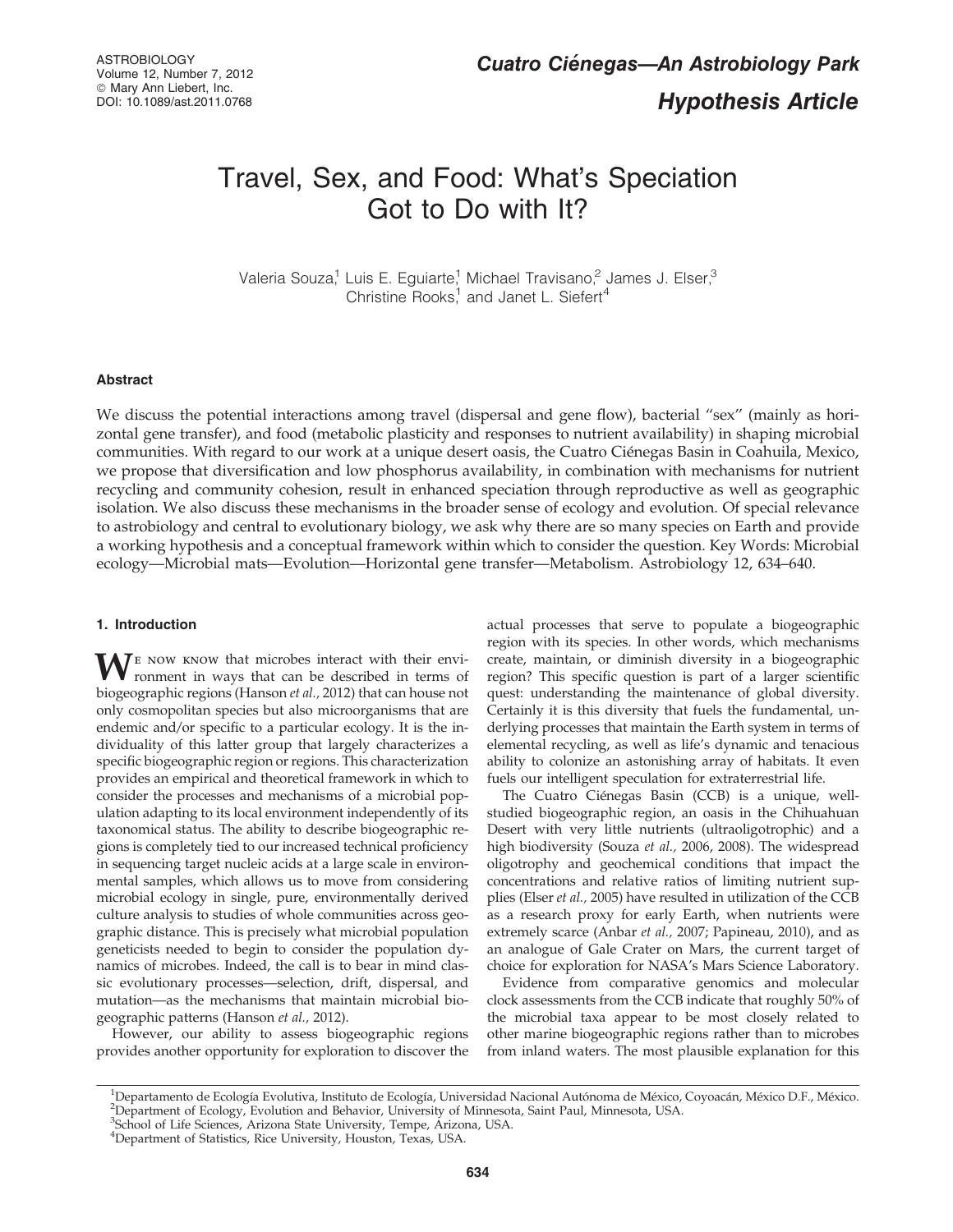# BACTERIAL SPECIATION AND DIVERSITY IN CUATRO CIE´ NEGAS 635

apparent genetic relict of a marine life is the geographic evidence for previous ancient oceans that entered the region 200 million years ago (Alcaraz et al., 2008, 2010; Desnues et al., 2008; Moreno-Letelier et al., 2011, 2012 in this issue; Peimbert et al., 2012 in this issue). However, molecular clock estimation places some of the constituents of the CCB to a divergence event in the Precambrian 800 million years ago (Domínguez-Escobar et al., 2011; Moreno-Letelier et al., 2011) with subsequent colonization in the area as well as with a consistent and ongoing local speciation and diversification in the microbial community, including viruses (Desnues et al., 2008), bacteria (Escalante et al., 2008, 2009; Cerritos et al., 2011; Rebollar et al., 2012), and diatoms (Winsborough et al., 2009). Thus, a significant portion of the CCB microbiota appears to have evolved from these relict ancestral marine taxa to form the extant and continuously diversifying local biota that defines a highly endemic CCB biogeographic region.

Here, we consider several factors that may have led to this apparent wealth of microbial diversity, with particular attention to the roles of travel (dispersal and gene flow), bacterial ''sex'' [both recombination within species and horizontal gene transfer (HGT) among lineages, as mediated by nutrient deficiency], and food (metabolic plasticity and responses to nutrient availability) in shaping microbial communities. Our motivation is to offer an additional conceptual framework for population microbiologists that can help progress our understanding of how diversity might be achieved and maintained in a biogeographic region. We do so in the context of the CCB, where genetic and geographic isolation of microorganisms has been observed under the constant pressure of an insufficient ''food source.'' Our working hypothesis (Souza et al., 2008) is that the extreme long-term oligotrophy has impacted the biogeographic region in such a way that populations have been isolated in their potential to access genetic resources through sex (HGT), which has promoted localized diversification with accompanying unusual rates of speciation.

## 2. Travel

The aquatic ecosystems of the CCB are located ca. 720 m above sea level and are separated from the closest shoreline by > 800 km of mountainous and arid terrain. Although this effectively ''isolates'' these aquatic ecosystems from the closest marine environment, the possibility of long-range dispersal as a means of ''seeding'' these remote habitats must be excluded. As mentioned above, the idea of biogeographic regions in the microbial realm has been established recently. In contrast to macroorganisms, where it has been known for some time that distinct biogeographic patterns are the rule (Rosenzweig, 1995), the hypothesis that ''everything is everywhere, but the environment selects'' (EEBES, Baas Becking, 1934; de Wit and Bouvier 2006) has been the working rule of thumb for the microbial realm. Historically, the logic suggested that the combined effects of small body size, rapid asexual reproduction, and high population densities should facilitate broad, unlimited dispersal, which would prevent the formation of distinct microbial communities by distance and elimination of ''detectable'' biogeographic patterns (reviewed in Fenchel et al., 1997; Finlay and Clarke, 1999; Finlay, 2002; A.C. Martiny et al., 2006; Fierer, 2008; Cermeno and Falkowski, 2009; Shurin et al., 2009). Assessing EEBES has been difficult because less than 1% of the microbes can be cultured (Amann et al., 1995), and previous work may have overemphasized cosmopolitan generalists that are easy to culture. However, microbial ecologists are now deploying "cultivation independent" techniques, such as small-subunit 16S (ribosomal) rRNA gene analysis, to identify uncultivable microorganisms (Stackebrandt and Ebers, 2006), which allows for comprehensive assessment of EEBES for the first time.

Several methodologies have been employed to assess the diversification and species content of a biogeographic region with use of the 16S as a taxonomical marker, including phylogenetic reconstructions within individual species (Achtman et al., 1999; Helgason, et al., 2004) and community-level dynamics (Horner-Devine et al., 2004). Rarefaction curves (taxa-accumulation curves), whereby the number of operational taxonomic units (OTUs) are plotted as a function of sampling effort, rarely reach an asymptote (Curtis et al., 2002; Curtis and Sloan, 2005), even if hundreds of thousands of sequences are analyzed with next-generation methods such as 454 pyrosequencing tags (Sogin et al., 2006; Roesch et al., 2007; Fierer, 2008). At present, capturing the ''full'' genetic diversity within any given environmental sample appears to be extremely unlikely (Hughes et al., 2001; Curtis and Sloan, 2005), and this has led to the idea of chronic subsampling of the environment. If this is the case, we could easily imagine that each sampling site will have all the known taxa, and as a result we would expect little variation in the general microbial diversity as a function of distance, since each similar site would contain an equivalent list of taxa (Finlay, 2002). However, an increasing number of studies clearly indicate a positive power-law relationship between the number of species and the size of the area, which suggests both geographic structure and a particular accompanying community structure (Finlay, 2002, Torsvik et al., 2002; Papke et al., 2003; Whitaker et al., 2003; Horner-Devine et al., 2004; Gans et al., 2005; Noguez et al., 2005; Tringe et al., 2005; Silva et al., 2005; Hong et al., 2006; J.B.H. Martiny et al., 2006; Cadillo-Quiroz et al., 2012; Hanson et al., 2012).

Even if we can never be sure that our lack of sampling is missing a relevant part of the local diversity, common sense dictates that limits to global dispersal are numerous. Certainly, anaerobes would be a classic example of physiological limits on dispersal (Maron et al., 2005; Litchman, 2010). Even in the case of spore-forming generalists that can migrate effectively, such as Bacillus, some species within this genus exhibit considerable local differentiation and diversification (Stach et al., 2003; Alcaraz et al., 2008; Hubert et al., 2009; Jungblut et al., 2010; Oakley et al., 2010), which suggests limits to migration. A particular, good context within which to consider EEBES would be globally distributed but environmentally stringent environments. Recognizing that if EEBES is the mechanism most at play, such environments would select from the global pool; thus similar environments around the world should harbor the same organisms. Evidence suggests that this is at least partially true but only at relatively high taxonomic levels. For example, the genus Sulfolobus is located almost wherever there is volcanic activity, and S. solfataricus has been found in areas including Yellowstone National Park, Mount St. Helens, Iceland, Italy, and Russia (Brock et al., 1972). Nevertheless, population genetics has shown that geographic structure and differentiation of genotypes between sites are commonplace in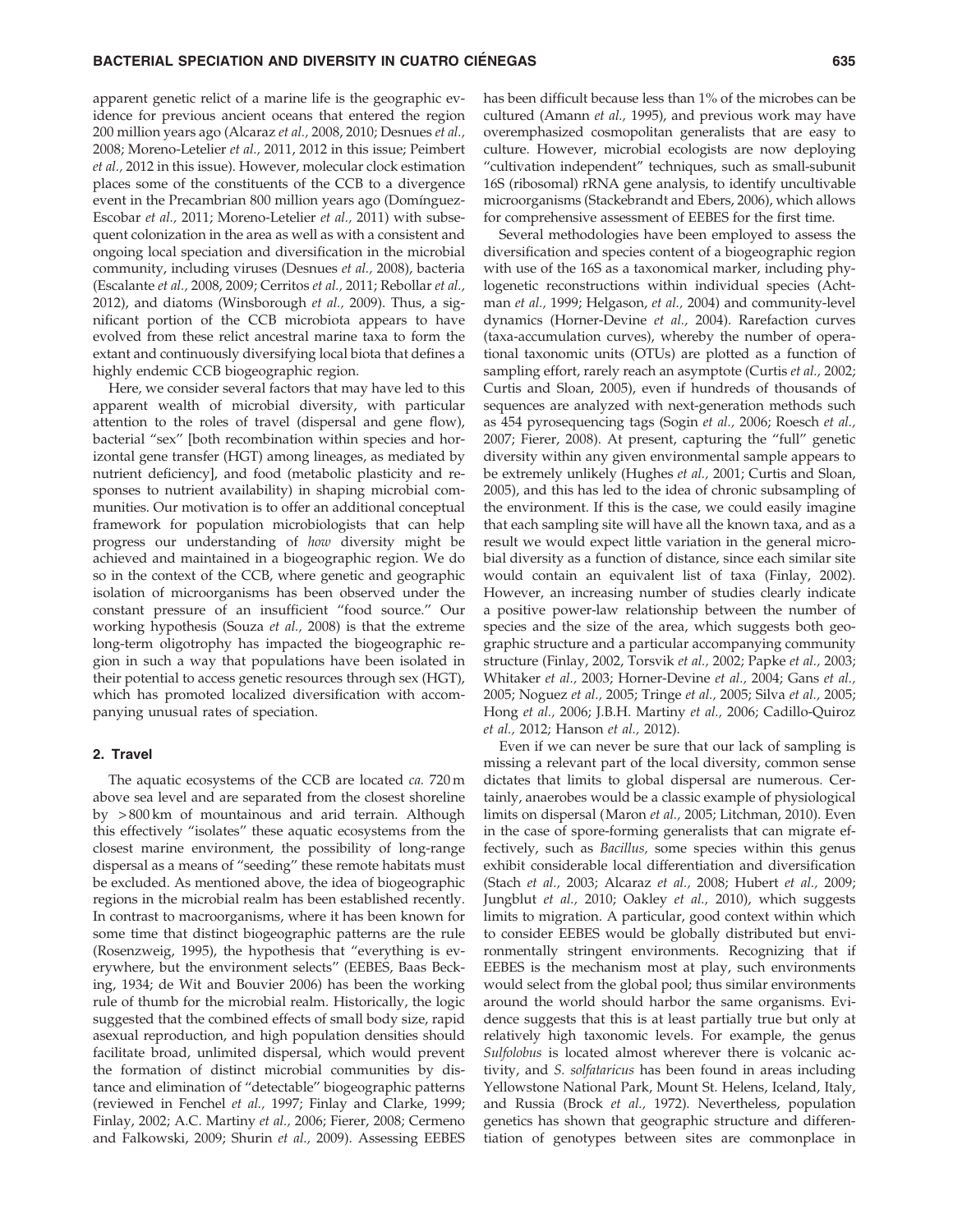Sulfolobus (Papke et al., 2003; Whitaker et al., 2003; Whitaker, 2006). Furthermore, a recent study in which high-throughput sequencing and comparative genomic tools were used shows clear patterns of differentiation between sites, while gene flow between coexisting isolates within a site ensures species cohesion at the local level (Cadillo-Quiroz et al., 2012). Greater efficiency in sampling techniques elsewhere provides similar results; geographic structure has been demonstrated in Desulfolobus (Oakley et al., 2010), deep-sea methanogens (Tavormina et al., 2010), Antarctic cyanobacteria (Pointing et al., 2009), and the marine Cyanobacteria Prochlorococcus (A.C. Martiny et al., 2006). This implies that even large-scale and intensive mixing via ocean currents does not obscure biogeographic patterns, even among microorganisms that were previously assumed to be cosmopolitan (Shapiro et al., 2012).

We see clear patterns of biogeographic regions with respect to the CCB. The geographic isolation occurs at small scales and, as a result and despite higher-level similarities (i.e., similar marine-related taxa), each site is different at increasing resolution from the other sampled sites (Desnues et al., 2008; Breitbart et al., 2009; Escalante et al., 2009; Bonilla-Rosso et al., 2012 in this issue; Rebollar et al., 2012). In fact, in the CCB we observe an increase in both gamma and beta diversity (the slope in the taxa-area power function) as we increase the sampling area. In contrast, a strong dominance of just a few taxa over large areas has been observed in other desert environments by researchers working with different methods at various sites (Kuske et al., 1997; Dunbar et al., 1999; Gundlapally and Garcia-Pichel, 2006).

In addition to evidence of geographic structure within the CCB, our findings suggest high local diversity, which appears to be independent of the sampling method (Souza et al., 2006; Escalante et al., 2008). Early studies revealed a higher number of OTUs of Bacillus than would generally be expected in an oligotrophic aquatic ecosystem. This included surveys of cultivated strains with the use of BOX-PCR and 16S rDNA gene sequences (Cerritos et al., 2011; G. Olmedo, personal communication). These studies revealed the presence of several new Bacillus species (Cerritos et al., 2008; M. Avitia and R. Cerritos, personal communication) with highly distinct genomes (Alcaraz et al., 2008, 2010).

These early hints have been borne out with more intensive work with next-generation genomics techniques. Recently, high-throughput sequencing of microbialites within the CCB, with 454 pyrosequencing and detailed metagenomic analysis, allowed for identification of 1200 unique OTUs in a single microbial mat, with very little overlap to other studied metagenomes from the CCB (Bonilla-Rosso et al., 2012 in this issue). Furthermore, with 454 pyrosequencing of 16S rDNA gene tags, 56,000 new OTUs were estimated in a single soil sample of the CCB, most of them different from another soil sample 1 km away (López-Lozano et al., personal communication). Considering that, with the same technique and the same primer, Sogin and co-authors (2006) found between 2000 and 3000 different OTUs in several marine sediment samples and remarked about the high diversity of this "rare biosphere," Cuatro Ciénegas appears to be 10-fold more diverse. Paradoxically, this diversity is comparable with studies in fertile temperate soils, where the availability of organic matter is abundant and conditions are extremely humid (Curtis and Sloan, 2005; Fierer and Jackson, 2006; Roesch et al., 2007). However, the ample availability of resources, in community theory, can easily sustain a diverse community; it is the case of CCB biodiversity in extreme oligotrophy that is hard to explain. The fact that each sampling site is different from the next site suggests that either migration is rare or each community is adapted to very specific local conditions.

# 3. Sex

Prokaryotes reproduce by binary fission, which forms clonal lineages that diversify by mutations that slowly accumulate by vertical descent. This eventually gives rise to diversifying lineages, as new mutations steadily increase and new niches become available. Nevertheless, novel genetic variation is occasionally introduced by HGT, a form of bacterial sex. (In the microbial context, ''sex'' is considered the exchange of exogenous genetic material.) This input of new genes can arrive by plasmid acquisition (Anderson and Hughes, 2010) via double-stranded recombination, which is essentially mediated by proteins responsible for DNA repair. This is considered the main physical process by which genes are transferred between microbial donors and receptors in transduction (virus infection), transformation (DNA uptake by competent bacteria), or conjugation (plasmid dynamics) (Kuzminov, 1995; Seigneur et al., 1998; Cox, 2000; Redfield, 2001). A legacy of HGT is the potential for trait-based evolutionary innovations (Redfield, 2001). Depending on the genes that are mobilized and the ecological context of the receiver, HGT can have a strong adaptive value if it allows the acquiring cell to use new resources and occupy new niches (Bolhuis et al., 2010). For example, this is apparent with respect to the small, photosynthetic cyanobacterium Prochlorococcus, where each strain seems to possess a different strategy for scavenging P in the oligotrophic ocean gyres (A.C. Martiny et al., 2006). The patchwork pattern of their P acquisition genes, and evidence of viral components in their genomes, suggests that transduction by viruses is the mechanism for frequent HGT in these ocean dwellers (A.C. Martiny et al., 2006).

The notion of bacterial "sex" as a promiscuous senseless exchange of genes between different phyla was elegantly argued in the work of Ford Doolittle (Bapteste et al., 2008) and Howard Ochman (van Passel et al., 2008). This has led some researchers to claim that there are no bacterial species but merely the existence of a diverse pool of disposable genes (Lawrence and Retchless, 2010). This view is extreme, but it occurs in the context of a large effective population size where even rare migration of genes can have a large homogenizing effect (i.e., enteric bacteria) (Charlesworth and Charlesworth, 2010). If extensive bacterial sex is combined with the potential for limitless dispersal (via vectors such as plants and animals or atmospheric or ocean currents), the migration of genes, as well as cell-cell contact between individuals, could mix different populations. Consequently, this would result in the maintenance of a single cohesive gene pool and therefore reduce the probability of local differentiation. In the extreme version of this view of life, we cannot explain microbial diversity.

Despite the theoretical possibility of unlimited HGT, it has been argued that the effects of bacterial ''sex'' are, in fact, exaggerated. For example, a reduced role for HGT may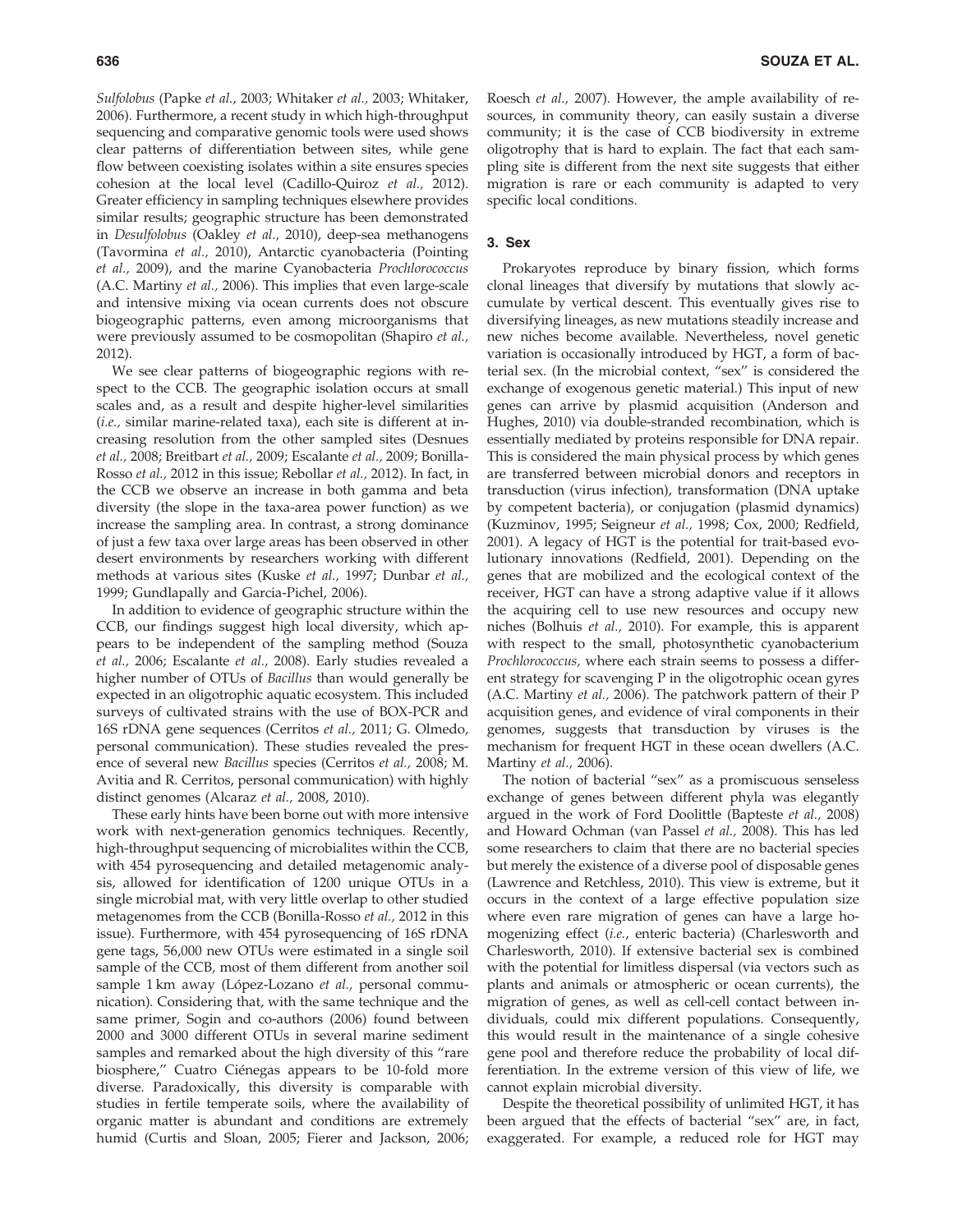reflect inherent differences in overall cell organization between lineages, which would significantly lower the success of recombinants resulting from lateral gene exchange (see review by Thomas and Nielsen, 2005). Furthermore, lateral gene exchange occurs rarely between different lineages, even if it may have important consequences for population structure within species (e.g., Souza et al., 1992, 1997; Silva et al., 2003, 2005; Castillo et al., 2005). For example, we believe that the case of antibiotic resistance moving rampantly between microbes in hospitals represents an extreme case of positive selection between extremely stressed pathogens. Such pathogens may exchange plasmids with integrons but nevertheless maintain an intact genetic core (see review by Anderson and Hughes, 2010). Consequently, this effectively dispels the notion of a large pool of available genes; therefore, it is possible to identify lineages and, hence, species.

The CCB is a remarkable case of microbial endemism that is the product of verifiable events of HGT, as demonstrated by the genome of Bacillus coahuilensis (Alcaraz et al., 2008). In general, members of the genus Bacillus are understood to be cosmopolitan travelers that are capable of broad dispersal owing to their ability to form spores; therefore, they have the capacity to endure periods of environmental instability (Porwal et al., 2009). The genome of B. coahuilensis, however, suggests the evolution of unique adaptations to a chronically low P environment, including the remarkable ability to produce sulfolipids in place of P-rich phospholipids and significant reductions in genome size (Alcaraz et al., 2008). Both of these adaptations may be interpreted as P-sparing mechanisms that reduce the overall cell demand for phosphate (Lewis, 1985; Alcaraz et al., 2008; Souza et al., 2008). Such specialization could also suggest that this particular species is a long-term resident of the CCB and does not travel well; it carries few of the spore-forming genes known for B. subtilis, and interestingly, the same occurs with other species of Bacillus within the CCB (Alcaraz et al., 2010). Furthermore, Bacillus from the CCB seems to sporulate at low frequency (G. Olmedo, personal communication). If such evolutionary ''fine-tuning'' is required by the majority of microorganisms that inhabit the CCB, then colonization by invading bacteria is unlikely not only because any new arrival will fail to outcompete the established cohesive microbial community (Litchman, 2010) but also these newcomers may become a likely source of nutrients for local scavengers that present mechanisms for bursting nonresistant cells (Peimbert et al., 2012).

# 4. Food

As mentioned before, CCB communities are severely limited by phosphorus, and this has effects on trophic interactions (Elser et al., 2005, 2006). CCB waters have low levels of available phosphorus together with a strong stoichiometric imbalance relative to N. In this case, it appears that species diversity is maintained in the face of fierce competition for dwindling resources, which places a premium on the ability to scavenge for phosphorus. Metagenomic analysis of an oncolite within a ultraoligotrophic river in the CCB [Río Mesquites (C:N:P of 900:150:1; Breitbart et al., 2009)] implied that even though the microbial community was dominated by Cyanobacteria, there was a high number of ribotypes (261 ribotypes) within this phylum. As expected,

high-affinity phosphorus acquisition genes from the pho and pst gene families were overrepresented in this metagenome (Breitbart et al., 2009), which supports the concept of specialization to an extremely P-limited environment. Conditions experienced by the microbes in these Río Mesquites oncolites, which move with the oxygen-rich river flow, are totally different from those experienced in the Pozas Rojas in the CCB, where stationary hypersaline microbial mats experience highly variable temperature (seasonal temperature 4–75°C) and the probabilities of colonization of new niches are reduced. While oligotrophy and extreme stoichiometric imbalance is a shared condition for these two sites (N:P ratios at Pozas Rojas are potentially as imbalanced as 157:1), a metagenome of Poza Roja points toward alternative strategies, as genes affiliated with phosphorus metabolism are not overrepresented in this community. Here, gene composition suggests that an alternative strategy of partitioning or ''micro-splitting'' the niche by extreme specialization in degradation of an ample and complex array of metabolic byproducts (Peimbert et al., 2012 in this issue). As a result of this fierce competition, in this community we observed 355 different ribotypes of novel Pseudomonas in addition to 20 more phyla, including Cyanobacteria, Chlorobium, and Chloroflexi as primary producers (Bonilla-Rosso et al., 2012 in this issue). Concomitantly, the presence of several genes for antibiotic production and resistance implies that the Pseudomonas in Pozas Rojas may be evolving in order to escape antagonistic and competitive interactions. This is in line with a "Red Queen" model (Venditti et al., 2010; Wilson and Sherman, 2010), whereby species constantly arise by reproductive isolation and rare stochastic events.

We suggest that the microbial diversity of the CCB is maintained by the mechanisms that include lack of food (metabolic plasticity in response to nutrient availability), HGT (relevant but infrequent), and ineffective travel (isolation) due to both the low genetic diversity in the local clones and the fierce competition for scarce nutrients. The combination of diversification and low-P conditions, together with mechanisms for phosphorous acquisition in extant CCB bacteria, were the impetus for our working hypothesis. More explicitly, the lack of P results in reduced HGT because of reduced cell-to-cell contact under oligotrophy, high rates of degradation of free DNA in the environment, and muted viral reproduction (Souza et al., 2008). Stated simply, low P enhances speciation by promoting both geographic and reproductive isolation. However, beyond the specific case of the CCB, we suggest that, to study the occurrence and origin of endemic communities comprehensively, not only must diversity be addressed but the mechanisms that generate and maintain it must be assessed as well. In general, we strongly suggest that those studies should be accompanied with detailed studies of the ecological conditions of the site as well as their geological history.

## 5. Conclusions and Future Work

Relative to ''complex'' eukaryotic life, prokaryotes collectively possess an enormous metabolic diversity due to their deep evolutionary roots and remarkable capacity to adapt and ultimately thrive even under some of the most inhospitable conditions on Earth. When we consider the evolutionary causes that have facilitated Earth's biogeochemical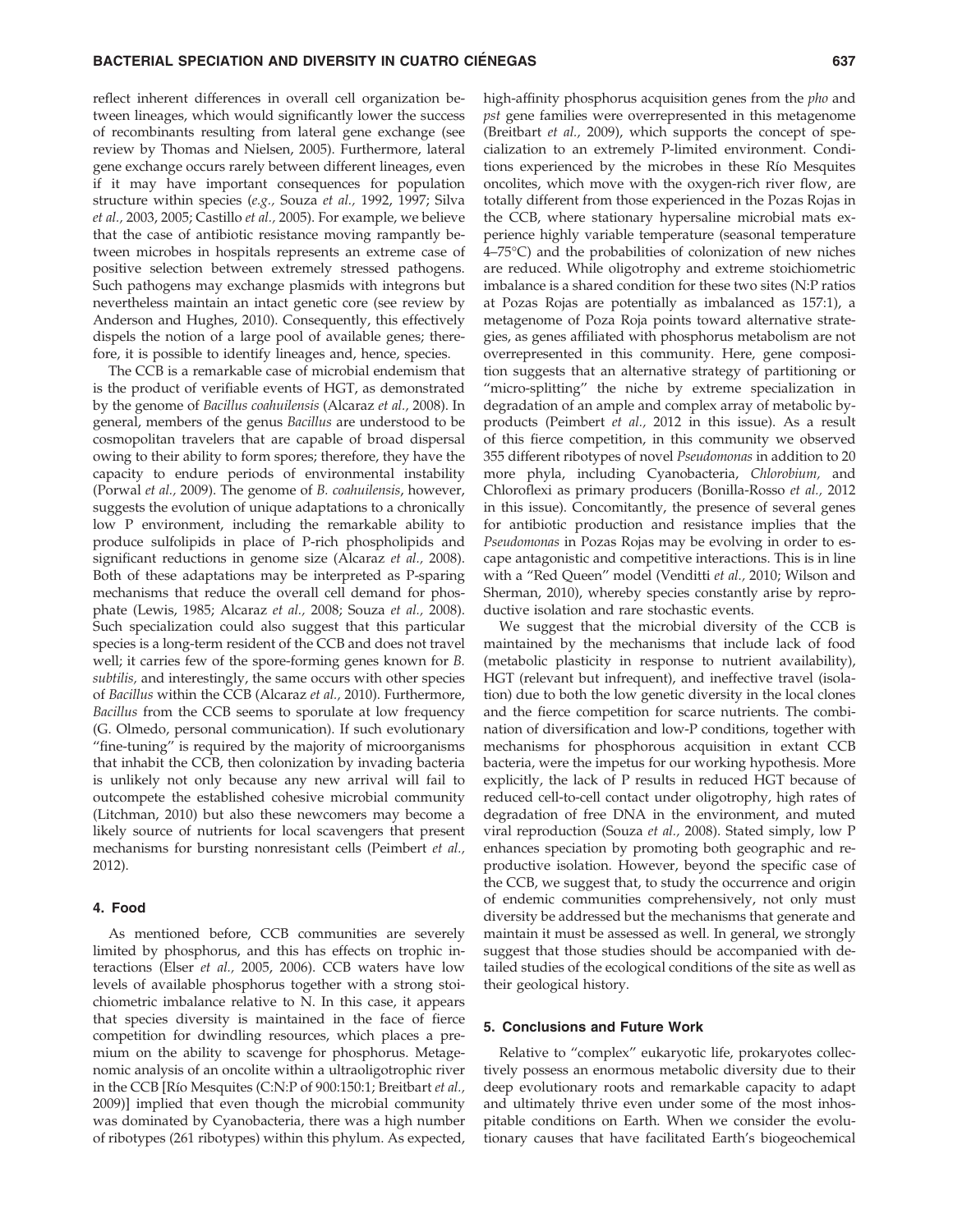stability and enormous diversity, the role of ''travel, sex, and food'' appears to be crucial. To assess this, not only do we need to explore other analogues of early Earth where food is scarce but we should also experimentally manipulate nutrient availability in microbial communities at places like the CCB and monitor how microbial diversity responds to shifts in nutrients, either via studies of well-studied focal taxa such as Pseudomonads or Bacilli or via inference by using metagenomics and transcriptomics. Such experiments are already underway at the CCB, where we are also embarking on studies in which open-air mesocosms within pools of different sizes are being used and targeting a diverse array of species to see, with the use of clone libraries, how migrants are accepted, or not, into microbial communities. With such studies in this ''desert Galapagos,'' we hope to further illuminate the enduring puzzle of Earth's remarkable microbial diversity.

## Acknowledgments

This work was completed by Valeria Souza and Luis E. Eguiarte during their sabbatical leave in UCI. Funding for this project was provided by a DGAPA/UNAM scholarship to Valeria Souza and UC-Mexus to Luis E. Eguiarte. The data that prompted these ideas were supported by grants from NASA and NSF to James J. Elser and Valeria Souza, CON-ACyT-FONSEC SEMARNAT 2006-C01-23459, CONACYT-SEP 50507, and WWF-Alianza Fundación Carlos Slim to V.S. We are truly thankful for the invaluable insights of Dr. Wim van der Putten and of our collaborator Gabriela Olmedo.

## Abbreviations

CCB, Cuatro Ciénegas Basin; EEBES, "everything is everywhere, but the environment selects''; HGT, horizontal gene transfer; OTUs, operational taxonomic units.

### **References**

- Achtman, M., Azuma, T., Berg, D.E., Ito, Y., Morelli, G., Pan, Z.J., Suerbaum, S., Thompson, S.A., Van Der Ende, A., and Van Doorn, L.J. (1999) Recombination and clonal groupings within Helicobacter pylori from different geographical regions. Mol Microbiol 32:459–470.
- Alcaraz, L.D., Olmedo, G., Bonilla, G., Cerritos, R., Hernández, G., Cruz, A., Ramírez, E., Putonti, C., Jiménez, B., Martínez, E., López, V., Arvizu, J.L., Ayala, F., Razo, F., Caballero, J., Siefert, J., Eguiarte, L., Vielle, J.P., Martínez, O., Souza, V., Herrera-Estrella, A., and Herrera-Estrella, L. (2008) The genome of Bacillus coahuilensis reveals adaptations essential for survival in the relic of an ancient marine environment. Proc Natl Acad Sci USA 105:5803–5808.
- Alcaraz, L.D., Moreno-Hagelsieb, G., Eguiarte, L.E., Souza, V., Herrera-Estrella, L., and Olmedo, G., (2010) Understanding the evolutionary relationships and major traits of Bacillus through comparative genomics. BMC Genomics 11:332.
- Amann, R.I., Ludwig, W., and Schleifer, K.H. (1995) Phylogenetic identification and in situ detection of individual microbial cells without cultivation. Microbiol Rev 59:143–169.
- Anbar, A.D., Duan, Y., Lyons, T.M., Arnold, G.L., Kendall, B., Creaser, R.A., Kaufman, A.J., Gordon, G.W., Scott, C., Garvin, J., and Buick, R. (2007) A whiff of oxygen before the Great Oxidation Event? Science 317:1903–1906.
- Anderson, D.I. and Hughes, D. (2010) Antibiotic resistance and its cost: is it possible to reverse resistance? Nat Rev Microbiol 8:260–271.
- Baas Becking, L. (1934) Geobiologie of inleiding tot de milieukunde, Van Stockum & Zoon, The Hague, the Netherlands.
- Bapteste, E., Susko, E., Leigh, J., Ruiz-Trillo, I., Bucknam, J., and Doolittle, W.F. (2008) Alternative methods for concatenation of core genes indicate a lack of resolution in deep nodes of the prokaryotic phylogeny. Mol Biol Evol 25:83–91.
- Bolhuis, H., Severin, I., Confurius-Guns, V., Wollenzien, U.I.A., and Stal, L.J. (2010) Horizontal transfer of the nitrogen fixation gene cluster in the cyanobacterium Microcoleus chthonoplastes. ISME J 4:121–130.
- Bonilla-Rosso, G., Peimbert, M., Alcaraz, L.D., Hernández, I., Eguiarte, L.E., Olmedo-Alvarez, G., and Souza, V. (2012) Comparative metagenomics of two microbial mats at Cuatro Ciénegas Basin II: community structure and composition in oligotrophic environments. Astrobiology 12:659–673.
- Breitbart, M., Hoare, A., Nitti, A., Siefert, J., Haynes, M., Dinsdale, E., Edwards, R., Souza, V., Rohwer, F., and Hollander, D. (2009) Metagenomic and stable isotopic analyses of modern freshwater microbialites in Cuatro Cienegas, Mexico. Environ Microbiol 11:16–34.
- Brock, T.D., Brock, K.M., Belly, R.T., and Weiss, R.L. (1972) Sulfolobus: a new genus of sulfur-oxidizing bacteria living at low pH and high temperature. Arch Mikrobiol 84:54–68.
- Cadillo-Quiroz, H., Didelot, X., Held, N.L., Herrera, A., Darling, A., Reno, M.L., Krause, D.J., and Whitaker, R.J. (2012) Patterns of gene flow define species thermophilic Archaea. PLoS Biol 10:e10011265.
- Castillo-Cobia´n, A., Eguiarte, L.E., and Souza, V. (2005) A genomic population genetics analysis of the pathogenic LEE island in E. coli: in search of the unit of selection. Proc Natl Acad Sci USA 102:1542–1547.
- Cermeno, P. and Falkowski, P.G. (2009) Controls on diatom biogeography in the ocean. Science 325:1539–1541.
- Cerritos, R., Vinuesa, P., Eguiarte, L.E., Herrera-Estrella, L., Alcaraz-Peraza, L.D., Arvizu-Gomez, J.L., Olmedo, G., Ramirez, E., Siefert, J.L., and Souza, V. (2008) Bacillus coahuilensis sp. nov., a moderately halophilic species from a desiccation lagoon in the Cuatro Cienegas Valley in Coahuila, Mexico. Int J Syst Evol Microbiol 58:919–923.
- Cerritos, R., Eguiarte, L.E., Avitia, M., Siefert, J., Travisano, M., Rodríguez-Verdugo, A., and Souza, V. (2011) Diversity of culturable thermo-resistant aquatic bacteria along an environmental gradient in Cuatro Ciénegas, Coahuila, México. Antonie van Leeuwenhoek 99:303–318.
- Charlesworth, B. and Charlesworth, D. (2010) Elements of Evolutionary Genetics, Roberts & Co. Publishers, Greenwood Village, CO.
- Cox, M.M. (2000) Recombinational DNA repair in bacteria and the RecA protein. Prog Nucleic Acid Res Mol Biol 63:311–366.
- Curtis, T.P. and Sloan, W.T. (2005) Exploring microbial diversity—a vast below. Science 309:1331–1333.
- Curtis, T.P., Sloan, W.T., and Scannell, J.W. (2002) Estimating prokaryotic diversity and its limits. Proc Natl Acad Sci USA 99:10494–10499.
- de Wit, R. and Bouvier, T. (2006) 'Everything is everywhere, but, the environment selects': what did Baas Becking and Beijerinck really say? Environ Microbiol 8:755–758.
- Desnues, C., Rodriguez-Brito, B., Rayhawk, S., Kelley, S., Tran, T., Haynes, M., Liu, H., Furlan, M., Wegley, L., Chau, B., Ruan, Y., Hall, D., Angly, F.E., Edwards, R.A., Li, L., Thurber, R.V., Reid, R.P., Siefert, J., Souza, V., Valentine, D.L., Swan,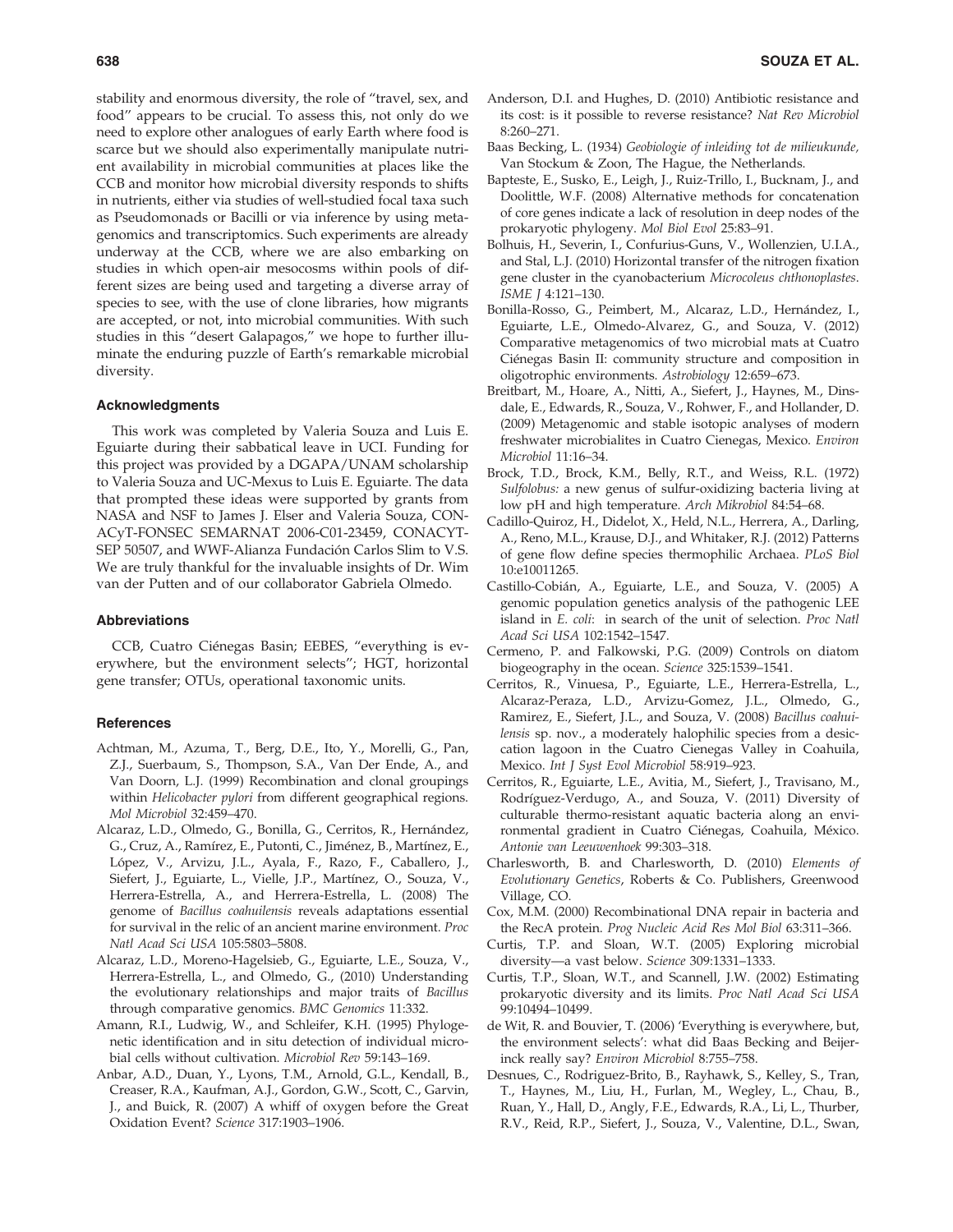## BACTERIAL SPECIATION AND DIVERSITY IN CUATRO CIE´ NEGAS 639

B.K., Breitbart, M., and Rohwer, F. (2008) Biodiversity and biogeography of phages in modern stromatolites and thrombolites. Nature 452:340–343.

- Domínguez-Escobar, J., Beltrán, Y., Bergman, B., Díez, B., Ininbergs, K., Souza, V., and Falcón, L.F. (2011) Phylogenetic and molecular clock inferences of cyanobacterial strains within Rivulariaceae from distant environments. FEMS Microbiol Lett 316:90–99.
- Dunbar, J., Takala, S., Barns, S.M., Davis, J.A., and Kuske, C.R. (1999) Levels of bacterial community diversity in four arid soils compared by cultivation and 16S rRNA gene cloning. Appl Environ Microbiol 65:1662–1669.
- Elser, J.J., Schampel, J.H., Garcia-Pichel, F., Wade, B.D., Souza, V., Eguiarte, L., Escalante, A.E., and Farmer, J.D. (2005) Effects of phosphorus enrichment and grazing snails on modern stromatolitic microbial communities. Freshw Biol 50:1808–1825.
- Elser, J.J., Watts, J., Schampel, J.H., and Farmer, J.D. (2006) Early food webs on a trophic knife-edge? Experimental data from a modern microbialite-based ecosystem. Ecol Lett 9:295–303.
- Escalante, A.E., Eguiarte, L.E., Espinosa-Asuar, L., Forney, L.J., Noguez, A.M., and Saldivar, V.S. (2008) Diversity of aquatic prokaryotic communities in the Cuatro Cienegas Basin. FEMS Microbiol Ecol 65:50–60.
- Escalante, A.E., Caballero-Mellado, J., Martinez-Aguilar, L., Rodriguez-Verdugo, A., Gonzalez-Gonzalez, A., Toribio-Jimenez, J., and Souza, V. (2009) Pseudomonas cuatrocienegasensis sp nov., isolated from an evaporating lagoon in the Cuatro Cienegas valley in Coahuila, Mexico. Int J Syst Evol Microbiol 59:1416–1420.
- Fenchel, T., Esteban, G.F., and Finlay, B.J. (1997) Local versus global diversity of microorganisms: cryptic diversity of ciliated protozoa. Oikos 80:220–225.
- Fierer, N. (2008) Microbial biogeography: patterns in microbial diversity across space and time. In Accessing Uncultivated Microorganisms: From the Environment to Organisms and Genomes and Back, edited by K. Zengler, ASM Press, Washington DC, pp 95–115.
- Fierer, N. and Jackson, R.B. (2006) The diversity and biogeography of soil bacterial communities. Proc Natl Acad Sci USA 103:626–631.
- Finlay, B.J. (2002) Global dispersal of free-living microbial eukaryote species. Science 296:1061–1063.
- Finlay, B.J. and Clarke, K.J. (1999) Ubiquitous dispersal of microbial species. Nature 400:828.
- Gans, J., Wolinsky, M., and Dunbar, J. (2005) Computational improvements reveal great bacterial diversity and high metal toxicity in soil. Science 309:1387–1390.
- Gundlapally, S.R. and Garcia-Pichel, F. (2006) The community and phylogenetic diversity of biological soil crusts in the Colorado Plateau studied by molecular fingerprinting and intensive cultivation. Microb Ecol 52:345–357.
- Hanson, Ch.A., Fuhrman, J.A., Horner-Devine, M.C., and Martiny, J.B.H. (2012) Beyond biogeographic patterns: processes shaping the microbial landscape. Nat Rev Microbiol 10:497–506.
- Helgason, E., Tourasse, N.J., Meisal, R., Caugant, D.A., and Kolstø, A.B. (2004) Multilocus sequence typing scheme for bacteria of the Bacillus cereus group. Appl Environ Microbiol 70:191–201.
- Hong, S.H., Bunge, J., Jeon, S.O., and Epstein, S.S. (2006) Predicting microbial species richness. Proc Natl Acad Sci USA 103:117–122.
- Horner-Devine, M.C., Lage, M., Hughes, J.B., and Bohannan, B.J.M. (2004) A taxa-area relationship for bacteria. Nature 432:750–753.
- Hubert, C., Loy, A., Nickel, M., Arnosti, C., Baranyi, C., Brüchert, V., Ferdelman, T., Finster, K., Christensen, F.M., Rosa de Rezende, J., Vandieken, V., and Jørgensen, B.B. (2009) A constant flux of diverse thermophilic bacteria into the cold Arctic seabed. Science 325:1541–1544.
- Hughes, J.B., Hellmann, J.J., Ricketts, T.H., and Bohannan, B.J.M. (2001) Counting the uncountable: statistical approaches to estimating microbial diversity. Appl Environ Microbiol 67:4399–4406.
- Jungblut, A.D., Lovejoy, C., and Vincent, W.F. (2010) Global distribution of cyanobacterial ecotypes in the cold biosphere. ISME J 4:191–202.
- Kuske, C.R., Barns, S.M., and Busch, J.D. (1997) Diverse uncultivated bacterial groups from soils of the arid southwestern United States that are present in many geographic regions. Appl Environ Microbiol 63:3614–3621.
- Kuzminov, A. (1995) Collapse and repair of replication forks in Escherichia coli. Mol Microbiol 16:373–384.
- Lawrence, J.G. and Retchless, A.C. (2010) The myth of bacterial species and speciation. Biol Philos 25:569–588.
- Lewis, W.M. (1985) Nutrient scarcity as an evolutionary cause of haploidy. Am Nat 125:692–701.
- Litchman, E. (2010) Invisible invaders: non-pathogenic invasive microbes in aquatic and terrestrial ecosystems. Ecol Lett 13: 1560–1572.
- Maron, P.A., Lejon, D.P.H., Carvalho, E., Bizet, K., Lemanceau, P., Ranjard, L., and Mougel, C. (2005) Assessing genetic structure and diversity of airborne bacterial communities by DNA fingerprinting and 16S rDNA clone library. Atmos Environ 39:3687–3695.
- Martiny, A.C., Coleman, M.L., and Chisholm, S.W. (2006) Phosphate acquisition genes in Prochlorococcus ecotypes: evidence for genome-wide adaptation. Proc Natl Acad Sci USA 103:12552–12557.
- Martiny, J.B.H., Bohannan, B.J.M., Brown, J.H., Colwell, R.K., Fuhrman, J.A., Green, J.L., Horner-Devine, M.C., Kane, M., Krumins, J.A., Kuske, C.R., Morin, P.J., Naeem, S., Ovreås, L., Reysenbach, A.L., Smith, V.H., and Staley, J.T. (2006) Microbial biogeography: putting microorganisms on the map. Nat Rev Microbiol 4:102–112.
- Moreno-Letelier, A., Olmedo, G., Eguiarte, L.E., Martínez-Castilla, L., and Souza, V. (2011) Parallel evolution and horizontal gene transfer of the pst operon in Bacillus from oligotrophic environments. Int J Evol Biol 2011, doi:10.4061/2011/ 781642.
- Moreno-Letelier, A., Olmedo-Alvarez, G., Eguiarte, L.E., and Souza, V. (2012) Divergence and phylogeny of Firmicutes from the Cuatro Ciénegas Basin, Mexico: a window to an ancient ocean. Astrobiology 12:674–684.
- Noguez, A., Arita, H.T., Escalante, A.E., Forney, L., García-Oliva, F., and Souza, V. (2005) Highly structured prokaryotic soil communities in a tropical dry forest. Global Ecology and Biogeography 14:241–247.
- Oakley, B.B., Carbonero, F., van der Gast, C.J., Hawkins, R.J., and Purdy, K.J. (2010) Evolutionary divergence and biogeography of sympatric niche-differentiated bacterial populations. ISME J 4:488–497.
- Papineau, D. (2010) Global biogeochemical changes at both ends of the Proterozoic: insights from phosphorite. Astrobiology 10:165–181.
- Papke, R.T., Ramsing, N.B., Bateson, M.M., and Ward, D.M. (2003) Geographical isolation in hot spring cyanobacteria. Environ Microbiol 5:650–659.
- Peimbert, M., Alcaraz, L.D., Bonilla-Rosso, G., Olmedo-Alvarez, G., García-Oliva, F., Segovia, L., Eguiarte, L.E., and Souza, V.